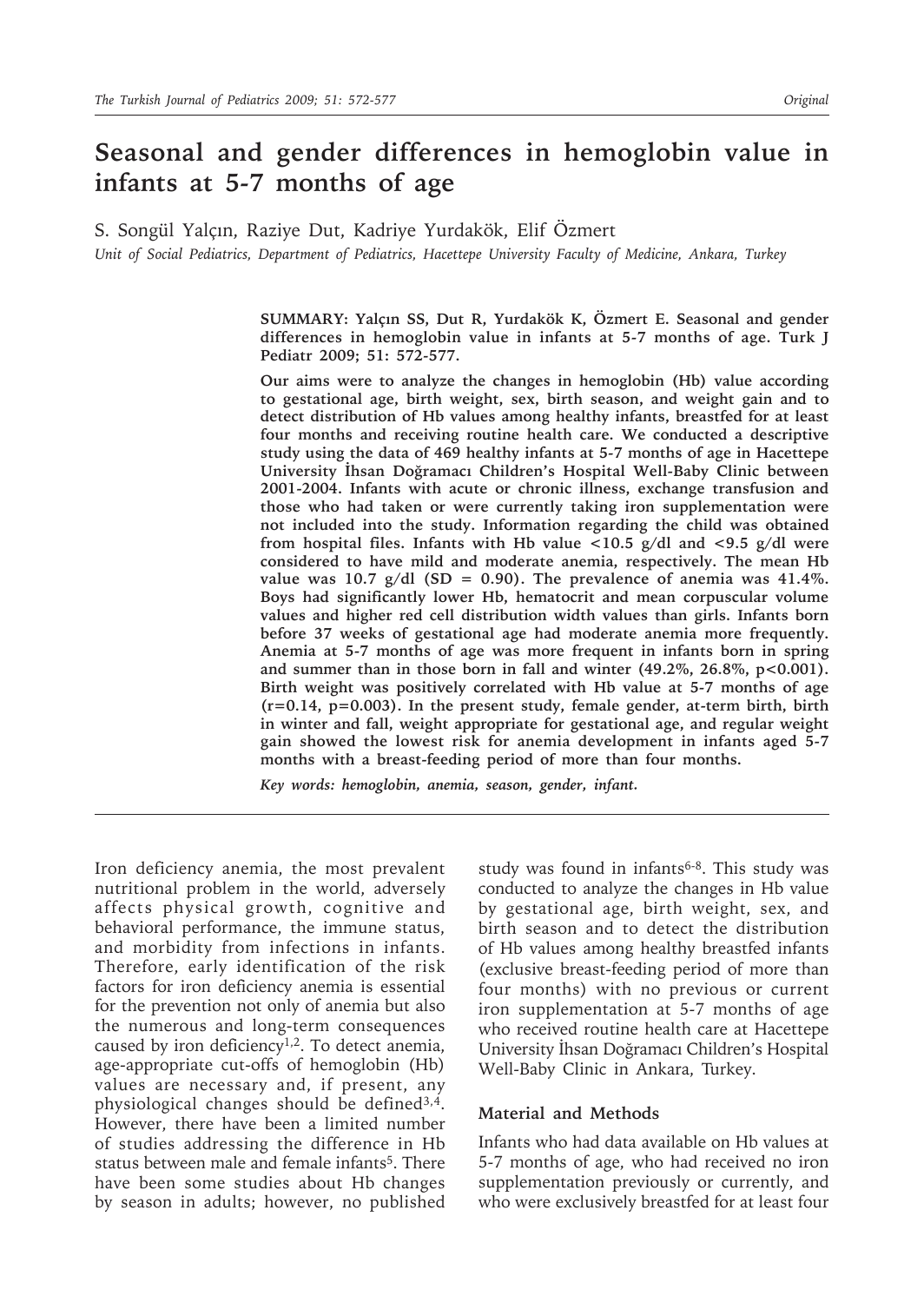months were enrolled in the study between 2001-2004 at Hacettepe University İhsan Doğramacı Children's Hospital Well-Baby Clinic in Ankara. Infants with acute or chronic illness and history of exchange transfusion or with a family history of thalassemia were not included. This study was done with the permission of Hacettepe University Institute of Child Health, Department of Social Pediatrics.

Gestational age, birth weight, season of birth, gender, breast-feeding status, and Hb values at 5-7 months were obtained from the files. Anthropometry of infants, measured at birth, and at 5-7 and 9 months of age, were taken from the hospital files. Monthly weight gain rate was calculated by the difference between the weight (g) recorded at the  $5-7$ <sup>th</sup> and  $9$ <sup>th</sup> months and birth weight, divided by the decimal age of the infant (months).

Blood samples had been analyzed for complete blood counts [Hb, hematocrit (Htc), mean corpuscular volume (MCV), red cell distribution width (RDW)] by a Coulter Counter-S model (Coulter ®; STKS, Coulter Corp., Hialeah, FL, USA).

Infants were divided into three groups according to their Hb values at 5-7 months of age. Hb values at 5-7 months of age of  $\geq$ 10.5 g/dl were accepted as normal<sup>2,9,10</sup>; between 9.5 and 10.4  $g/dl$  as mild anemic; and <9.5 g/dl as moderate anemic.

Data were analyzed using SPSS for Windows (SPSS Inc., Chicago, IL, USA). The association between Hb values and the different variables was evaluated through bivariate analysis [chisquare test, Student t test and one way ANOVA (Dunnett t-test treats cases with normal Hb as a control and compares all groups against it), where appropriate] followed by multiple logistic regression analysis.

# **Results**

The mean age was  $6.3 \pm 0.3$  months, and 48.2% were male (Table I). Mean ± standard deviation (SD) values were as follows: Hb 10.7±0.9 g/dl, Htc 31.8±2.5%, MCV 73.7±4.6 fl, and RDW  $13.7 \pm 1.6\%$ . Overall, 41.4% were found to have Hb levels <10.5 g/dl. We found 9.2 g/dl as the cut-off (-2 z score) value of Hb in cases with gestational age  $\geq$ 37 weeks and birth weight  $\geq$  2500 g (Table II).

Boys had significantly lower Hb, Htc, MCV and higher RDW values than girls  $[10.5 \pm 0.9 \text{ g/d}]$ , 10.8 $\pm$ 0.9 g/dl for Hb (p=0.003); 31.3 $\pm$ 2.6%,  $32.2 \pm 2.4\%$  for Htc (p=0.001);  $72.5 \pm 4.5$  fl, 74.9 $\pm$ 4.3 fl for MCV (p<0.001); 13.9 $\pm$ 1.6%,  $13.4 \pm 1.5\%$  for RDW (p=0.001); respectively]. Boys and girls had similar birth weight; however, postnatal growth gain from birth to 5-7 months of age was higher in boys than girls  $(799 \pm 133, 740 \pm 125 \text{ g/month}; \text{p} < 0.001).$ 

| Characteristics                                 | $Mean \pm SD$            |
|-------------------------------------------------|--------------------------|
| Age, months                                     | $6.25 \pm 0.26$          |
| Male, $n$ $(\%)$                                | 226 (48.2%)              |
| Birth characteristics                           |                          |
| Gestational age, week                           | $37.9 \pm 1.2$           |
| Premature $(<37$ wk), n $(\%)$                  | 32 (6.9%)                |
| Birth weight, kg                                | $3.22 \pm 0.49$ kg       |
| Low birth weight $(<2.5 \text{ kg})$ , n $(\%)$ | $25(5.4\%)$              |
| Length, cm                                      | $(n=200)$ 49.5 $\pm$ 2.6 |
| Head circumference, cm                          | $(n=140)$ 34.3 $\pm$ 1.5 |
| Growth at the 6 <sup>th</sup> month             |                          |
| Weight, kg                                      | $8.02 \pm 0.90$          |
| Height, cm                                      | $69.9 \pm 2.7$           |
| Head circumference, cm                          | $43.4 \pm 1.2$           |
| Complete blood count                            |                          |
| Hemoglobin, g/dl                                | $10.7 \pm 0.9$           |
| Hematocrit, %                                   | $31.8 \pm 2.5$           |
| Mean corpuscular volume, fl                     | $73.7 \pm 4.6$           |
| Red cell distribution width, %                  | $13.7 \pm 1.6$           |

**Table I.** General Characteristics of Infants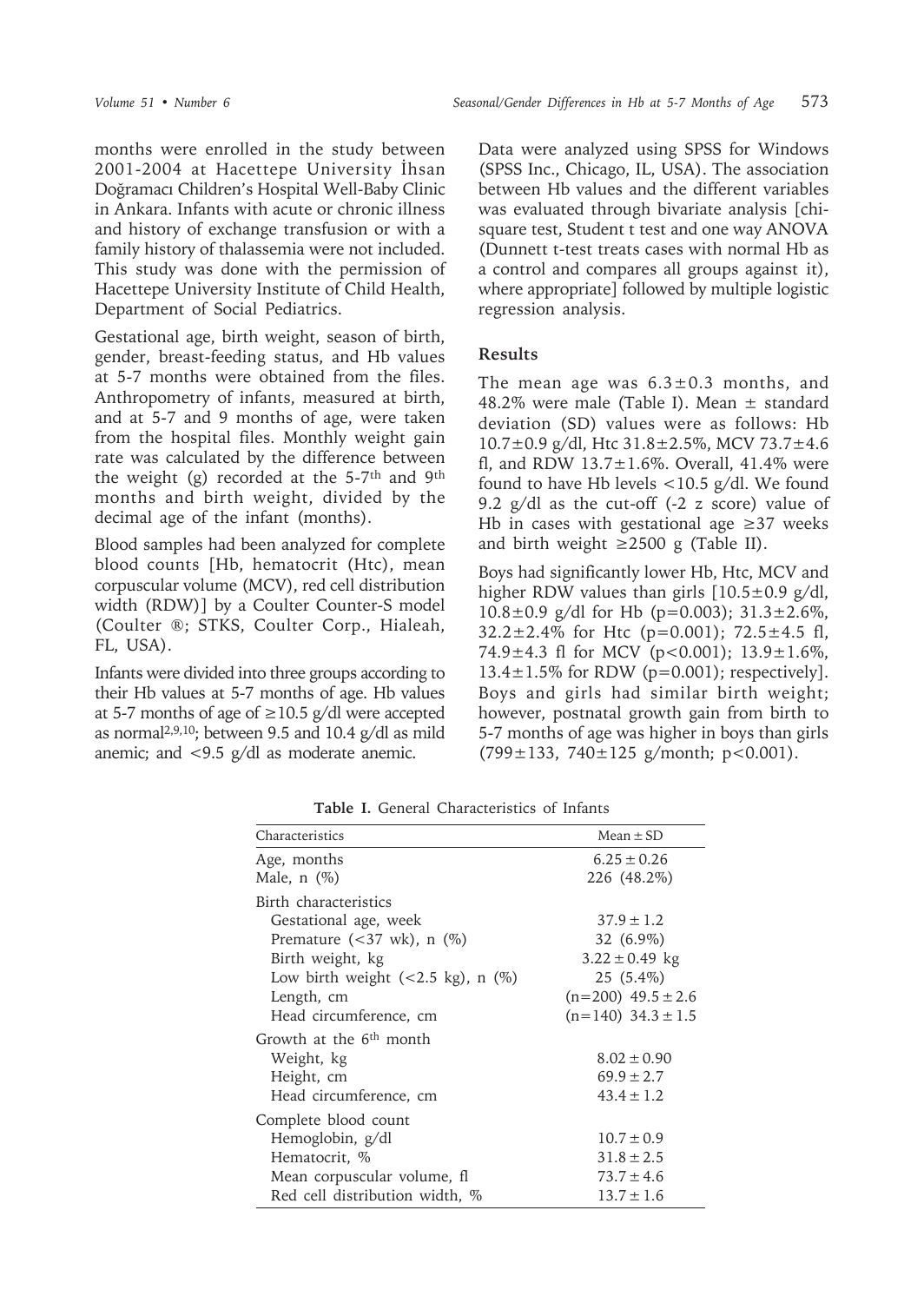| Z score | Hb, $g/dl$ | Htc, $\%$ | MCV, fl | RDW, % |
|---------|------------|-----------|---------|--------|
| n       | 422        | 348       | 395     | 354    |
| $-2$    | 9.2        | 27.2      | 65.4    | 17.2   |
| -1      | 10.0       | 29.7      | 69.9    | 14.9   |
|         | 10.8       | 32.0      | 74.6    | 13.2   |
|         | 11.6       | 34.4      | 78.0    | 12.2   |
|         | 12.5       | 36.6      | 80.3    | 11.6   |

**Table II.** Distribution (z score values) of Hemoglobin (Hb), Hematocrit (Htc), Mean Corpuscular Volume (MCV) and Red Cell Distribution Width (RDW) in Infants Aged 5-7 Months with

Birth weight was associated with Hb value at 5-7 months (r=0.14, p=0.003). A negative correlation was detected between monthly weight gain rate from birth to 5-7 months and Hb value at 5-7 months  $(r = -0.12, p = 0.019,$ respectively). However, monthly weight gain from 5-7 months to 9 months was positively correlated with Hb value at 5-7 months  $(r=0.10, p=0.041)$ . Similarly, infants with Hb value <9.5 g/dl had lower monthly weight gain from 5-7 months to 9 months than infants with Hb value ≥10.5 g/dl  $(313±159,$  $402 \pm 154$ , g/month respectively; p=0.013).

The effect of birth season on Hb, MCV and RDW values in cases according to gestational age is displayed in Figure 1. Infants born in spring had the significantly lowest mean Hb value  $(10.5\pm0.9 \text{ g/dl})$  and those born in autumn had the significantly highest mean Hb value  $(11.0\pm0.9 \text{ g/dl})$  (p=0.01). Infants born in autumn had the significantly highest MCV value compared to those born in winter, spring and summer (75.0±4.3 fl, 73.6±4.0 fl, 73.2±4.8 fl, and  $73.6 \pm 4.6$  fl, respectively;  $p=0.045$ ). RDW values did not change significantly with birth season.

When the factors that affect mild anemia were analyzed, univariate analysis detected birth season (spring and summer vs fall and winter) (odds ratio [OR]: 2.79, 95% confidence interval [CI]: 1.79-4.34) as the only risk factor for the cases with mild anemia (Hb=9.5-10.4 g/dl) (Table III). The birth season in mild anemia had remained significant after controlling for age, prematurity, birth weight, and sex (OR: 2.70, 95% CI: 1.71-4.26). Both univariate and multivariate analysis identified prematurity or/and low birth weight (OR: 5.156, 95% CI: 1.987-13.378) and male gender (OR: 2.644, 95% CI: 1.181-5.920) as the significant risk factors for moderate anemia (Hb  $\langle 9.5 \text{ g/d} \rangle$ ). No difference in birth season was detected in cases with moderate anemia (Table III).

## **Discussion**

In the present study, low birth weight and high postnatal weight gain were found to be predictive of low Hb levels at the sixth month of age. The fact that lower birth weight increases the risk of anemia among infants could indicate a limited iron store and show the importance of the intervention measures



**Fig 1.** The mean values and 95% confidence interval of hemoglobin (a), mean corpuscular volume (b), and red cell distribution width (c) according to birth season.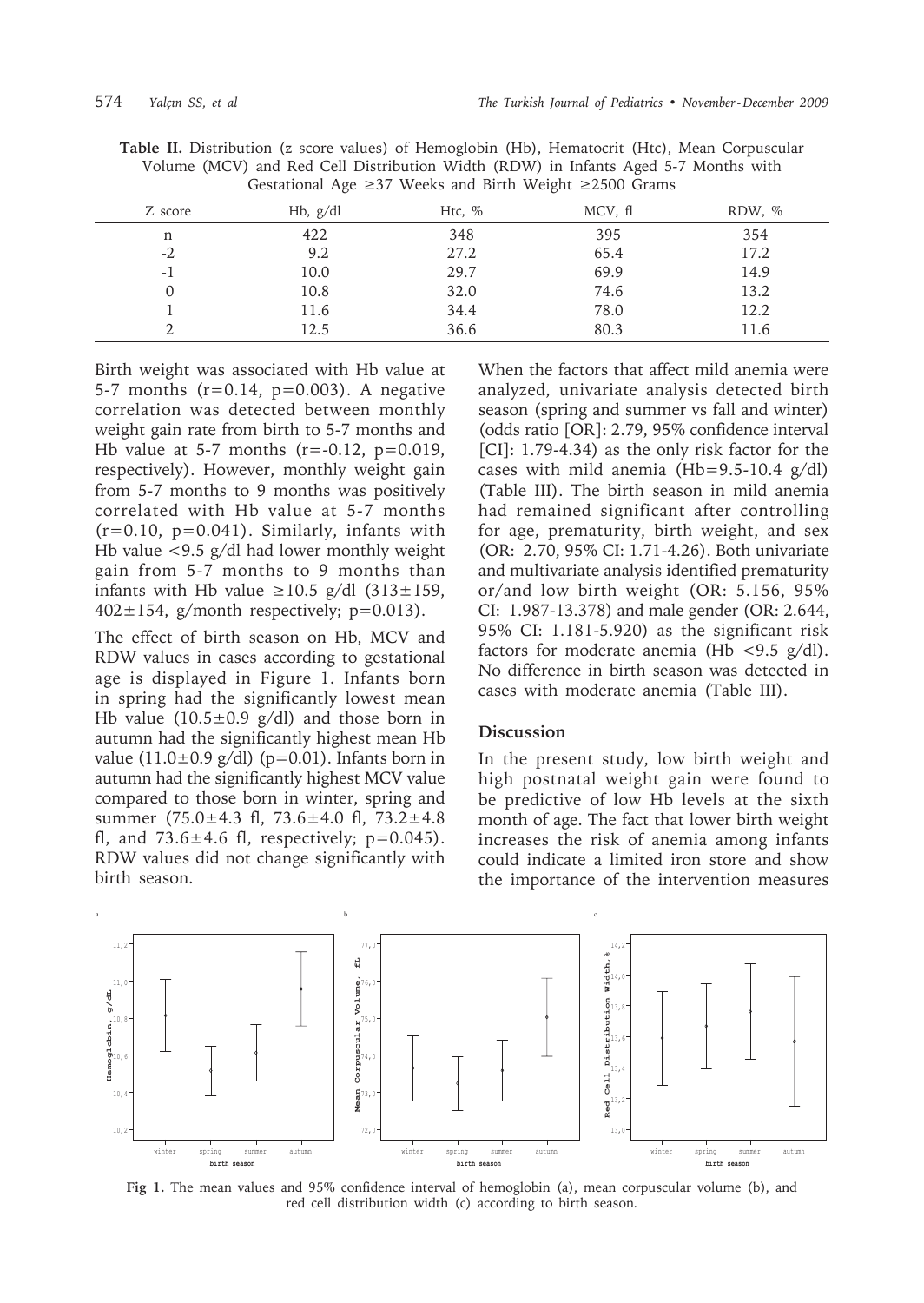|                                                        | Table III.               | Hemoglobin Value (g/dl) at 5-7 Months of Age by Birth Characteristics |                                                         |                       |                        |                       |                        |
|--------------------------------------------------------|--------------------------|-----------------------------------------------------------------------|---------------------------------------------------------|-----------------------|------------------------|-----------------------|------------------------|
|                                                        |                          | Hemoglobin value, n (%)                                               |                                                         |                       | Univariate analysis*   |                       | Multivariate analysis* |
|                                                        | $\geq 10.5$ (a)          | $9.5 - 10.4$ (b)                                                      | $< 9.5$ (c)                                             | ದ<br>p vs             | ದ<br>C VS              | a<br>p vs             | ದ<br>C VS              |
|                                                        | 275                      | 161                                                                   | 33                                                      |                       |                        |                       |                        |
| Birth season                                           |                          |                                                                       |                                                         |                       |                        |                       |                        |
| Spring and summer                                      |                          |                                                                       |                                                         |                       | 2.07                   |                       | 1.89                   |
| Fall and autumn                                        | 155 (50.8)<br>120 (73.2) | $126(41.3)$<br>35 $(21.3)$                                            | $24(7.9)$<br>9 (5.5)                                    | $2.79$<br>(1.79-4.34) | $(0.93 - 4.61)$        | $2.70$<br>(1.71-4.26) | $(0.82 - 4.35)$        |
| Sex                                                    |                          |                                                                       |                                                         |                       |                        |                       |                        |
| Male                                                   | (25 (55.3))              |                                                                       | (10.2)<br>$\frac{23}{3}$                                | $1.13$                | 2.76                   | 1.01                  | 2.64                   |
| Female                                                 | 150 (61.7)               | 78 (34.5)<br>83 (34.2)                                                | (4.1)<br>10 <sub>1</sub>                                | $(0.76 - 1.67)$       | $1.27 - 6.02$          | $(0.67 - 1.53)$       | $(1.18 - 5.92)$        |
|                                                        |                          |                                                                       |                                                         |                       |                        |                       |                        |
| Gestational age, birth weight<br><37 wk and/or <2500 g | 22 (50.0)                | $\frac{13}{147}$                                                      | 9(20.5)                                                 | $1.01$                |                        | 1.07                  | 5.16                   |
| $\geq$ 37 wk and $\geq$ 2500 g                         | 251 (59.5)               | $(29.5)$<br>$(34.8)$                                                  | 24(5.7)                                                 | $(0.49 - 2.06)$       | $4.28$<br>(1.77-10.33) | $(0.50 - 2.30)$       | $(1.99 - 13.38)$       |
| Gestational age                                        |                          |                                                                       |                                                         |                       |                        |                       |                        |
| $<37$ wk                                               | 18 (56.3)                |                                                                       |                                                         | 0.65                  | 3.81                   |                       |                        |
| $\geq$ 37 wk                                           | 255 (58.8)               | $\begin{array}{c} 7 (21.9) \\ 153 (35.3) \end{array}$                 | $\begin{array}{c} 7 \ (21.9) \\ 26 \ (6.0) \end{array}$ | $(0.27 - 1.59)$       | $1.46 - 9.98$          |                       |                        |
| Birth weight                                           |                          |                                                                       |                                                         |                       |                        |                       |                        |
|                                                        | 11 (44.0)                | $\begin{array}{c} 8 & (32.0) \\ 152 & (34.5) \end{array}$             |                                                         | 1.25                  | 5.29                   |                       |                        |
| $< 2500$ g<br>$\ge 2500$ g                             | 262 (59.4)               |                                                                       | $6(24.0)$<br>$27(6.1)$                                  | $(0.49 - 3.19)$       | $(1.81 - 15.44)$       |                       |                        |
| * Odds ratio (95%confidence interval).                 |                          |                                                                       |                                                         |                       |                        |                       |                        |

(iron supplementation) in prenatal and infant health programs2. The observation that higher growth reduces iron reserves confirms results reported in other studies2,9,11-13. Similar to our study, Abshire<sup>14</sup> reported that infants with high growth rates should be assessed for anemia at six months of age.

In the present study, male infants at 5 to 7 months of age had a 2.8-fold higher risk of having Hb value <9.5 g/dl. These sex differences in iron status might be caused by a "true" iron deficiency. The observed sex differences at 5 to 7 months of age can be attributed simply to growth-related factors, as postnatal weight gain was higher in boys (p<0.001). Similarly, the gender difference in iron indicators as found in the Swedish, Icelandic and Norwegian studies has been suggested to be due to faster growth velocity in boys with higher iron requirement than in girls $5,15,16$ . Domellöf et al.<sup>5</sup> reported that boys (compared with girls) had 0.2 g/dl lower mean Hb, 2.7 fl lower MCV, 40% lower ferritin, and 1.1 mg/L higher transferrin receptor (TfR) at four months, all of these seemingly suggesting greater iron deficiency in boys. Choi et al.17 recently reported significantly higher TfR in male than in female infants at 4 to 6 months of age. These results also seem to indicate that erythropoietic activity and the iron requirement in male infants is greater than in female infants at this age.

With regards to the relation between birth season and anemia, differences in birth season in the present study were only significant in cases having Hb between 9.5-10.4 g/dl, and not in cases having Hb value <9.5 g/dl. Similar to Hb values, MCV values differed by season. Black et al.7 reported seasonal variation in the iron status of adults in Mexico and significantly higher Hb concentrations in the post-harvest season in all sex and physiological status groups. They supposed that the post-harvest season was a time when more meat was eaten and there was an improvement in hemoglobin and iron status. Similarly, Backstrand et al.6 found on the basis of their cross-sectional data that hematocrit values were lowest among the nonpregnant women whose measurements were made during early summer or late spring. Previous studies showed a seasonal pattern in Hb in pregnant women in Nepal, in which the prevalence of anemia was highest during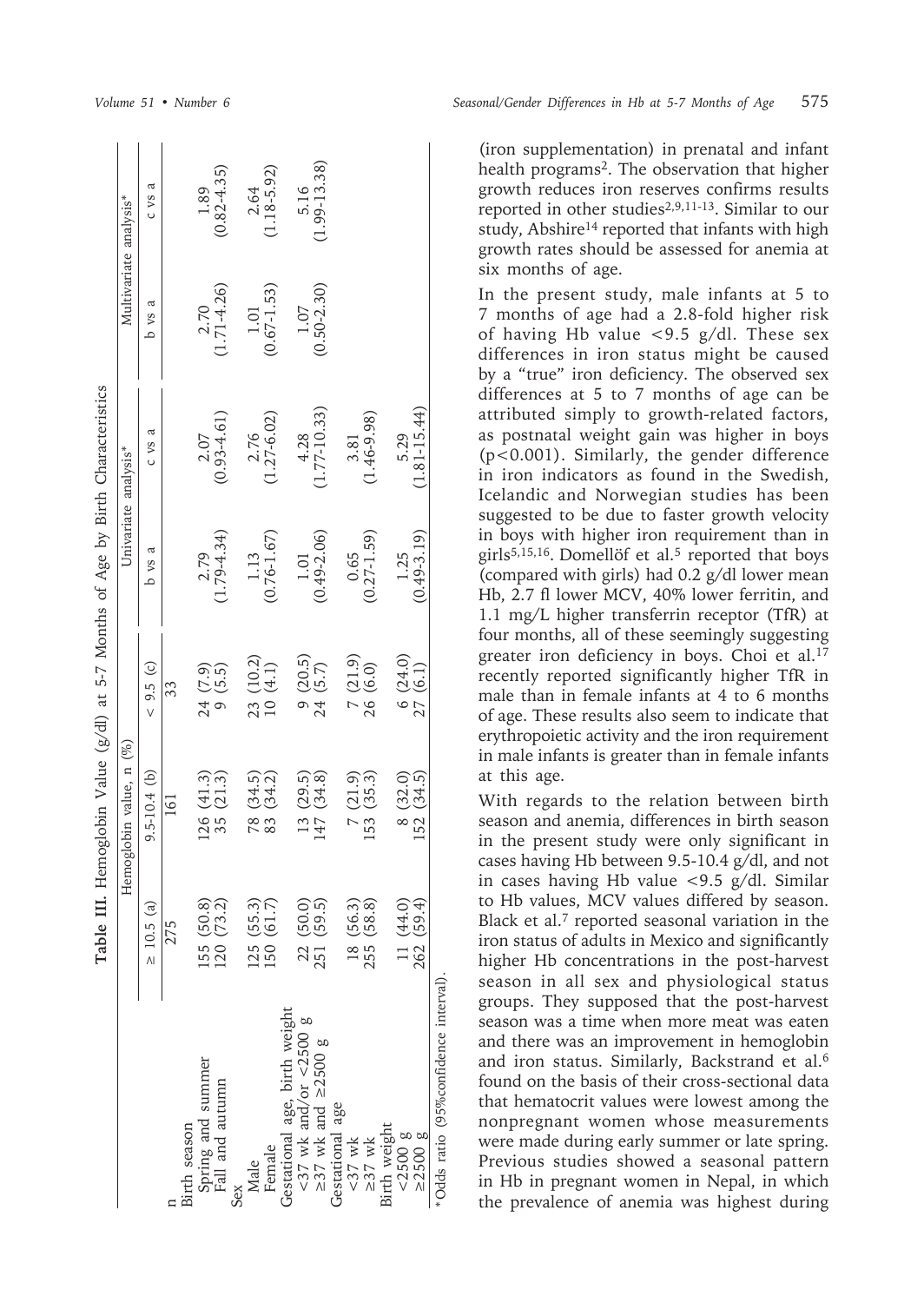and after the monsoon period8,18. In our study, Hb values in infants 5-7 months of age changed with birth season. Seasonality in iron variables might be due to the complexity of iron absorption, iron mobilization, erythropoiesis, and variation in diet. Interestingly, García-Casal et al.19 reported that iron concentrations in algae were high and varied widely, depending on the species and time of year.

The World Health Organization (WHO) estimates that 39% of children younger than 5 years and 52% of pregnant women in developing countries are anemic, with half having iron deficiency anemia<sup>2,20</sup>. Anemia is regarded as a public health problem when the frequency of low Hb value is more than 5% in the population<sup>2</sup>. Anemia (Hb <10.5 g/dl) was detected in nearly half of the infants at 6 months of age in the present study. Diagnostic criteria for anemia in young infants are poorly defined in infants aged 6 months, and the high proportion of anemic children indicates the need to reevaluate the definition of anemia. In clinical practice, commonly used cut-off values for identifying iron deficiency and iron deficiency anemia at 6-12 months of age are Hb  $\lt$ 11 g/dl, but these values are extrapolated from older age groups and may not be appropriate for infants<sup>11,21</sup>. Furthermore, no reference values based on breastfed infants have been published for any iron status variables, even though exclusive breast-feeding is recommended for the first 6 month of life<sup>22</sup>. Interpretation of the anemia is highly dependent on the reference data used and may be erroneous if the reference used does not adequately represent iron status. Moreover, reference data is based on a sample of predominantly formula-fed infants whose pattern of growth has been demonstrated to deviate substantially from that of healthy breastfed infants<sup>23</sup>. With age- and nutritionappropriate references, relevant control of iron deficiency anemia could be done $4,24$ .

A cut-off value of Hb was reported to be <10.5 g/dl in iron-replete infants at 4-6 months<sup>4,5,9</sup>. We found a cut-off value  $(-2)$  z score) of 9.2 g/dl in breastfed infants (exclusive breast-feeding period ≥4 months) at 5-7 months of age. Our results are supported by a study of 1175 unselected British 8-month-old infants whose mean  $\pm$  SD Hb was  $11.7 \pm 1.1$  g/dl, giving a cut-off value (-2SD) of  $9.5 \text{ g/d}$ <sup>11</sup>.

576 *Yalçın SS, et al The Turkish Journal of Pediatrics • November - December 2009*

Better defined cut-off values for the indicators used are needed and, in particular, how they are correlated to functional outcomes including growth and development3. Domellöf et al.4 found that growth variables were useful predictors of iron deficiency anemia at 6 months, as defined by the Hb response to iron. Because weight measurements are much less expensive than laboratory analyses, this information may be useful for targeting interventions. In the present study, only moderately anemic (Hb  $\langle 9.5 \text{ g/dl} \rangle$ infants aged 5-7 months had a significantly low weight gain between 5-7 months and 9 months. One of the limitations of our study is that serum iron and ferritin parameters were not studied. However, we only aimed to detect seasonal and gender differences in Hb in breastfed infants whose exclusive breast-feeding period was more than four months. For MCV, –2 SD cut-off values were reported to be 68–70 fl at 6–9 months in a study of Finnish infants fed iron-fortified formula25 and 73–71 fl for iron-replete, breastfed Swedish infants<sup>4</sup>. Our -2 SD cut-off value was 65.4 fl at 5-7 months of age, suggesting that some of these infants may have been iron deficient. However, we might overdiagnose some cases as iron deficiency anemia and give unnecessary treatment. Therefore, further studies are necessary to detect a cut-off value for iron deficiency anemia in infants 6 months of age.

In the present study, the prevalence of anemia observed is of severe public health significance, justifying the use of broad spectrum interventions to improve iron nutritional status, as recommended by WHO. Female gender, at-term birth, birth in winter and fall, weight appropriate for gestational age, and regular weight gain were shown to have the lowest risk for developing anemia in our population.

#### **REFERENCES**

- 1. Grantham-McGregor S, Ani C. A review of studies on the effect of iron deficiency on cognitive development in children. J Nutr 2001; 131: 649S-666S; discussion 666S-668S.
- 2. World Health Organization/UNICEF/UNU. Iron Deficiency Anemia Assessment, Prevention, and Control. Geneva: WHO/NHD/01.3, 2001.
- 3. Hernell O, Lonnerdal B. Is iron deficiency in infants and young children common in Scandinavia and is there a need for enforced primary prevention? Acta Paediatr 2004; 93: 1024-1026.
- 4. Domellöf M, Dewey KG, Lonnerdal B, Cohen RJ, Hernell O. The diagnostic criteria for iron deficiency in infants should be reevaluated. J Nutr 2002; 132: 3680-3686.